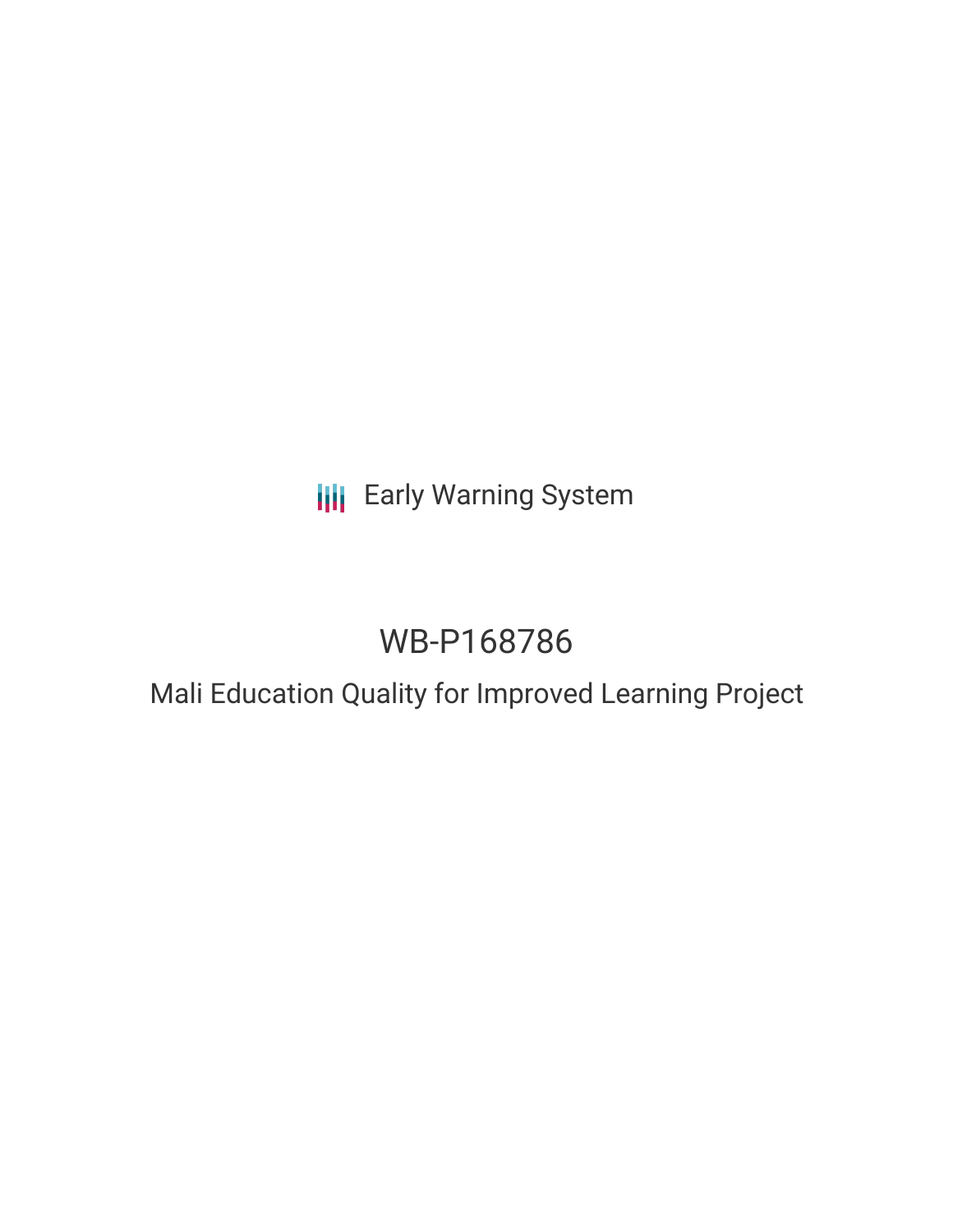

#### **Quick Facts**

| <b>Countries</b>              | Mali                        |
|-------------------------------|-----------------------------|
| <b>Financial Institutions</b> | World Bank (WB)             |
| <b>Status</b>                 | Proposed                    |
| <b>Bank Risk Rating</b>       | U                           |
| <b>Voting Date</b>            | 2020-01-30                  |
| <b>Borrower</b>               | Republic of Mali            |
| <b>Sectors</b>                | <b>Education and Health</b> |
| <b>Project Cost (USD)</b>     | $$45.70$ million            |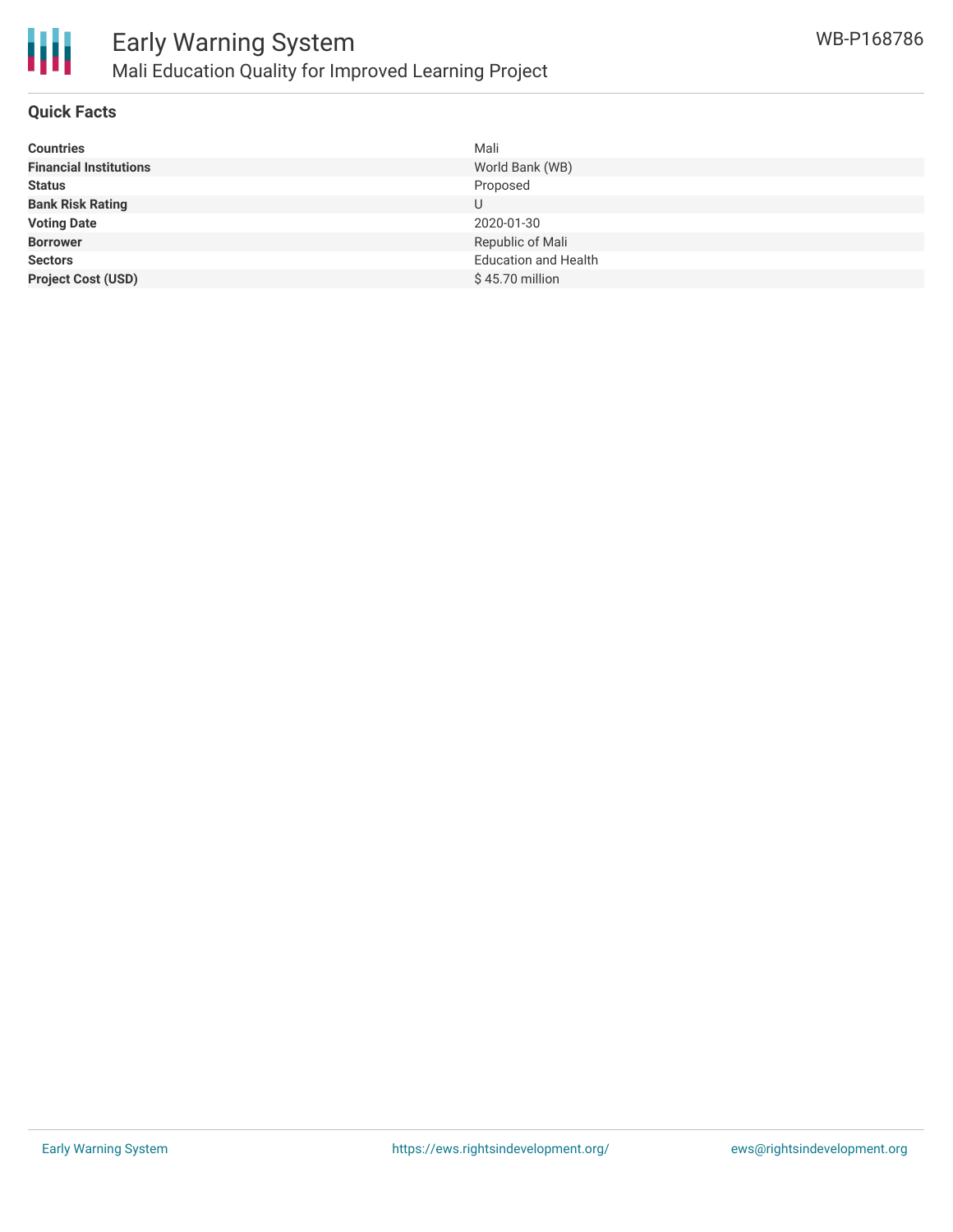

#### **Project Description**

The project development objective is to increase equitable access to the second cycle of basic education in underserved regions, to improve teaching and learning conditions in basic education, and to enhance the resilience of the education system, with a focus on girls.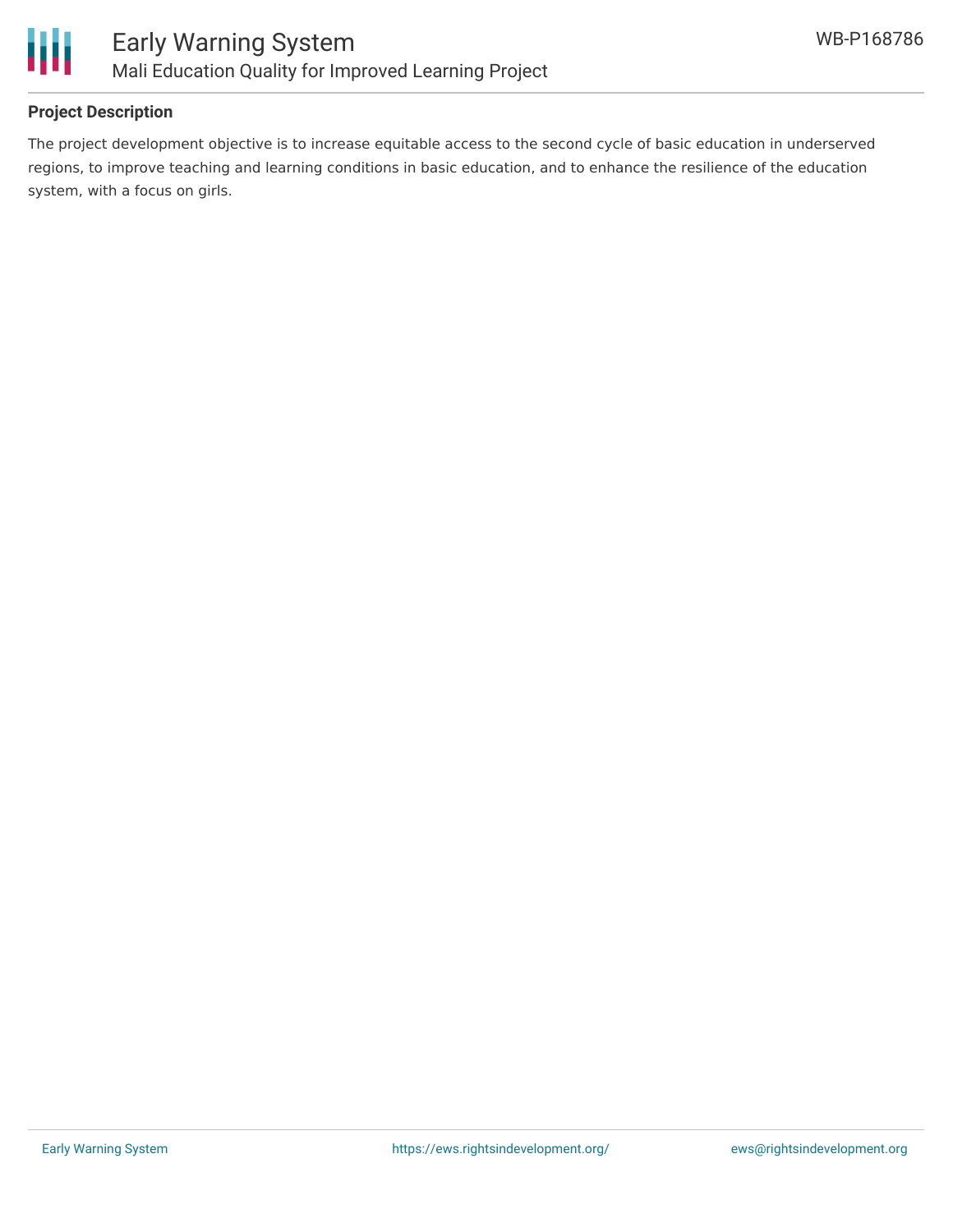

#### **Investment Description**

World Bank (WB)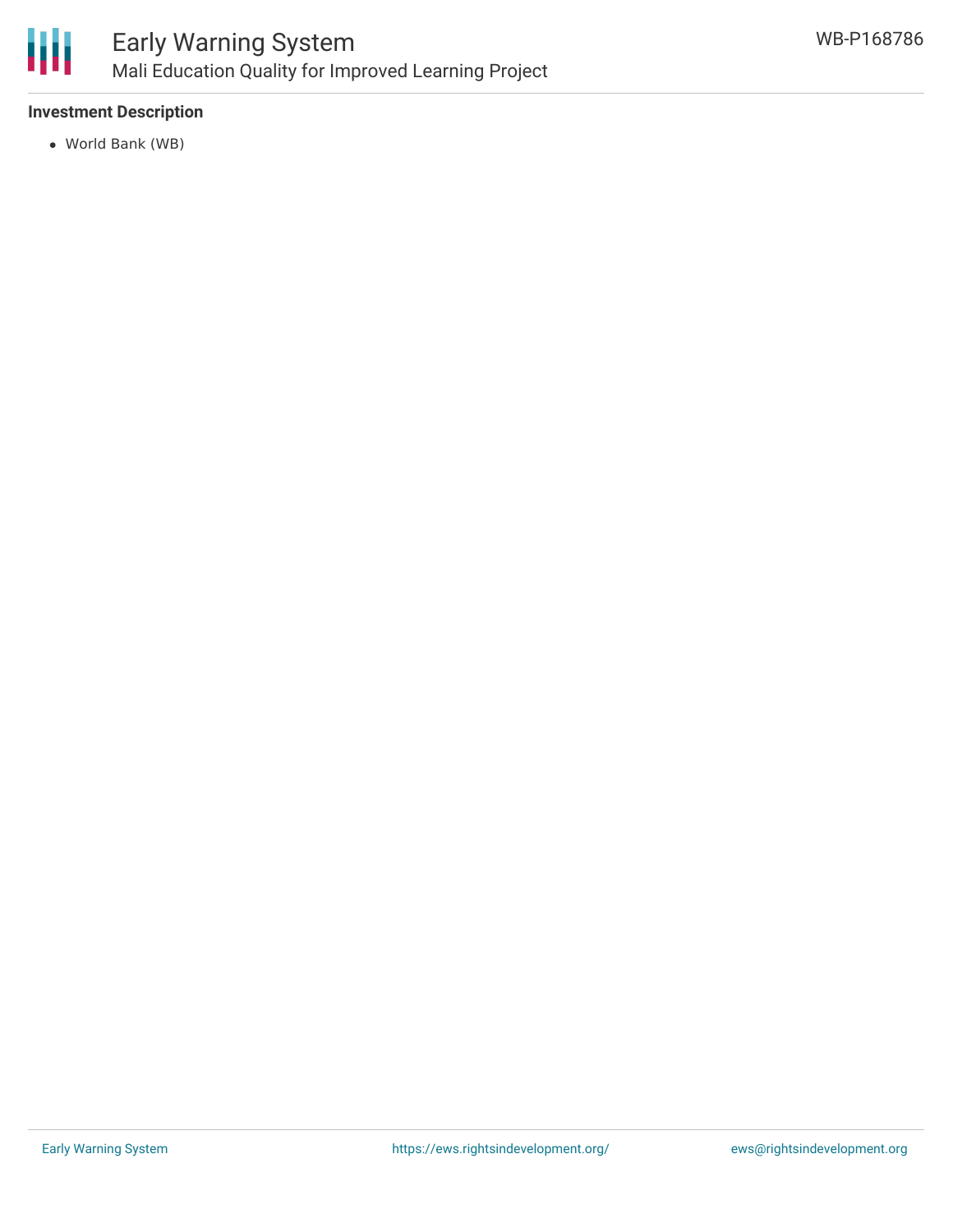

Kinane AG Gadeda Kinane AG Gadeda General Secretary kin959ag1@gmail.com

ACCOUNTABILITY MECHANISM OF WORLD BANK

The World Bank Inspection Panel is the independent complaint mechanism and fact-finding body for people who believe they are likely to be, or have been, adversely affected by a World Bank-financed project. If you submit a complaint to the Inspection Panel, they may investigate to assess whether the World Bank is following its own policies and procedures for preventing harm to people or the environment. You can contact the Inspection Panel or submit a complaint by emailing ipanel@worldbank.org. You can learn more about the Inspection Panel and how to file a complaint at: http://ewebapps.worldbank.org/apps/ip/Pages/Home.aspx.